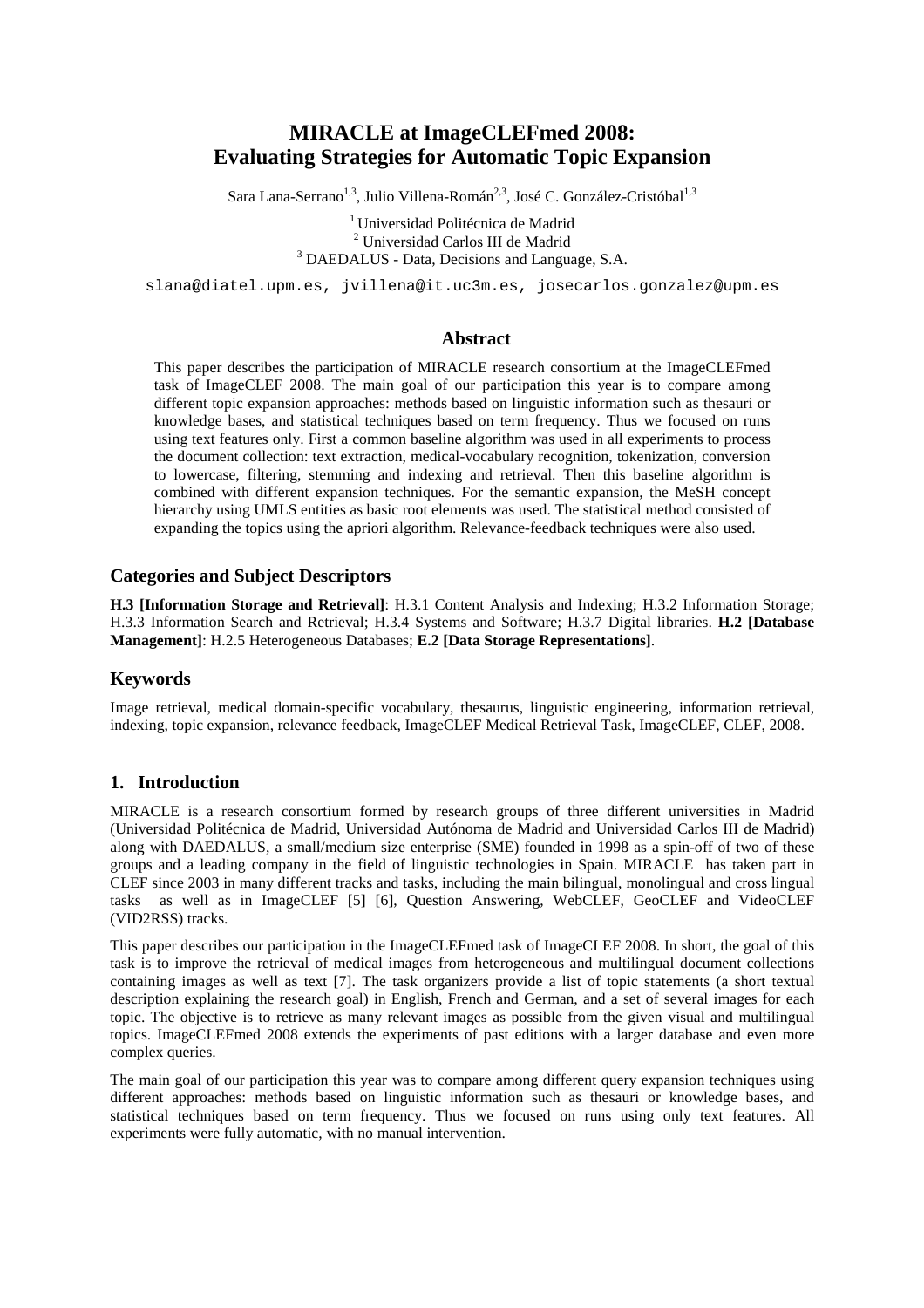## **2. Description of the System**

The architecture of our system is composed of four different modules: the textual (text-based) retrieval module, which indexes medical case descriptions in order to search and find the most relevant ones to the text of the topic; the expander module, which performs the expansion of the content of documents and/or topics with related terms using textual or statistical algorithms; the relevance-feedback module, which allows to execute reformulated queries that include the results of an initial seed query; and, finally, the result combination module, which uses OR operator to combine, if necessary, the result lists provided by the previous subsystems**.** Figure 1 gives an overview of the system architecture.



**Figure 1.** Overview of the system architecture

The system consists of a set of different basic components that can be organized in four categories:

- Resources and tools for medical-specific vocabulary analysis
- Linguistic tools for text analysis and retrieval.
- Sparse matrix based tools for statistical topic expansion and relevance-feedback.
- Tools for the combination of result lists.

Instead of using raw terms, the textual information of both topics and documents is parsed and tagged to unify all terms into concepts of medical entities. This is similar to a stemming or a lemma extraction process, but the output, instead of the stem or lemma, is the medical entity to which the term relates. The result is that concept identifiers [4] are used instead of terms in the text-based process of information retrieval. For this purpose, a terminological dictionary was created by using a subset of the Unified Medical Language System (UMLS) metathesaurus (US National Library of Medicine) [11] containing terms in English, French and German (the three different languages involved in the ImageCLEFmed task [7]). The final version of the dictionary contains 3,211,169 entries matching 1,215,749 medical concepts. **Table 1** shows the language coverage of terms.

**Table 1.** Language distribution of terms

| Lang | #Terms    |
|------|-----------|
| EN   | 3,207,890 |
| FR   | 2,556     |
| DE   | 723       |

Notice that there is a significant different in the number of terms among languages. This might bias the results towards the best covered language, English in this case, which has to be taken into account and further analyzed.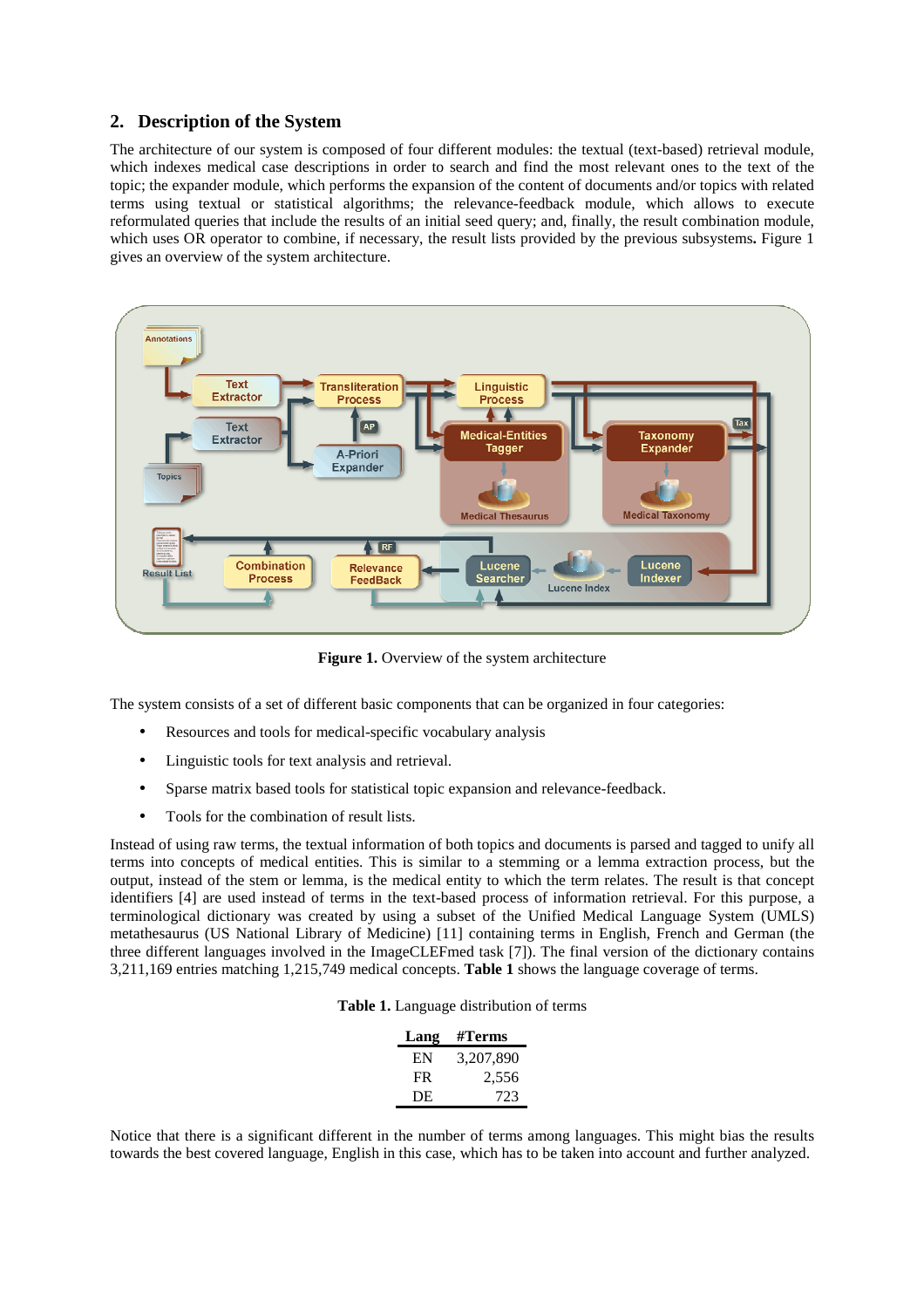A common baseline algorithm was used in all experiments to process the document collection. This algorithm is based on the following sequence of steps:

- 1. **Text Extraction:** Ad-hoc scripts are run on the files that contain information about the medical cases so as to extract the annotations and metadata enclosed between XML tags.
- 2. **Medical-vocabulary Recognition:** All case descriptions and topics are parsed and tagged using the UMLS-based terminological dictionary to identify and disambiguate medical terms.
- 3. **Tokenization:** This process extracts basic textual components, detecting and isolating punctuation symbols. Some basic entities are also detected, such as numbers, initials, abbreviations, and years. So far, compounds, proper nouns, acronyms or other types of entity are not specifically considered. The outcomes of this process are only single words, years in numbers (e.g. 1995, 2004, etc.) and tagged entities.
- 4. **Conversion to lowercase:** All terms are normalized by changing all uppercase letters to lowercase.
- 5. **Filtering:** All words recognized as stopwords are filtered out. Stopwords in the target languages were initially obtained from the University of Neuchatel's resources page [9] and afterwards extended using several other sources [3][2] as well as our own developed resources and knowledge base [6].
- 6. **Stemming:** This process is applied to each one of the terms to be indexed or used for retrieval. Standard Porter stemmers [8] for each considered language have been used.
- 7. **Indexing and retrieval:** Lucene [2] was used as the information retrieval engine for the whole textual indexing and retrieval task.

This common baseline algorithm is complemented and combined with different expansion techniques in order to compare the improvement given by semantic- versus statistical-based techniques. For the semantic expansion, we used the MeSH concept hierarchy [10] using the UMLS entities detected in document and topics as basic root elements to expand with their hyponyms (i.e., other entities whose semantic range is included within that of the root entity). Semantic expansion was applied to both topics and documents.

The statistical method consisted of expanding the topics using the Agrawal's apriori algorithm [1]. First, a termdocument matrix is built using the UMLS entities found in the document corpus. Then apriori algorithm is used to discover out rules having the UMLS entities identified in the topic as antecedent and a confidence value greater than 0.5. Finally, the topic is expanded with the consequent of those (one-term) rules, i.e., UMLS entities that are related to the topic, according to the document corpus.

Finally, relevance-feedback techniques were also used. The top M UMLS entities of each of the top N result documents were extracted and weighted by a factor that is proportional to their document frequency to reformulate a new query that is executed once again to get the final result list.

## **3. Results**

Experiments are defined by the choice of different combinations of the previous modules with the different topic expansion techniques, and including relevance-feedback or not. Table 2 shows the complete list of submitted runs.

| <b>Run Identifier</b> | Language | <b>Method</b>                                                           |
|-----------------------|----------|-------------------------------------------------------------------------|
| <b>MirBaselineEN</b>  | EN       | $stem + stopwords + tagged with UMLS the saurus$                        |
| <b>MirAPEN</b>        | EN       | baseline + Apriori topic expansion                                      |
| <b>MirTaxEN</b>       | EN       | baseline $+$ MeSH topic expansion                                       |
| MirRF0505EN           | EN       | baseline + Relevance-Feedback $(N=5, M=5)$                              |
| MirRF1005EN           | EN       | baseline + Relevance-Feedback ( $N=10$ , $M=5$ )                        |
| MirRFTax1005EN        | EN       | baseline + MeSH topic expansion + Relevance-Feedback ( $N=10$ , $M=5$ ) |
| MirRFTax1005FR        | FR.      | baseline + MeSH topic expansion + Relevance-Feedback ( $N=10$ , $M=5$ ) |
| MirRFTax1005DE        | DE       | baseline + MeSH topic expansion + Relevance-Feedback ( $N=10$ , $M=5$ ) |

#### **Table 2.** Description of experiments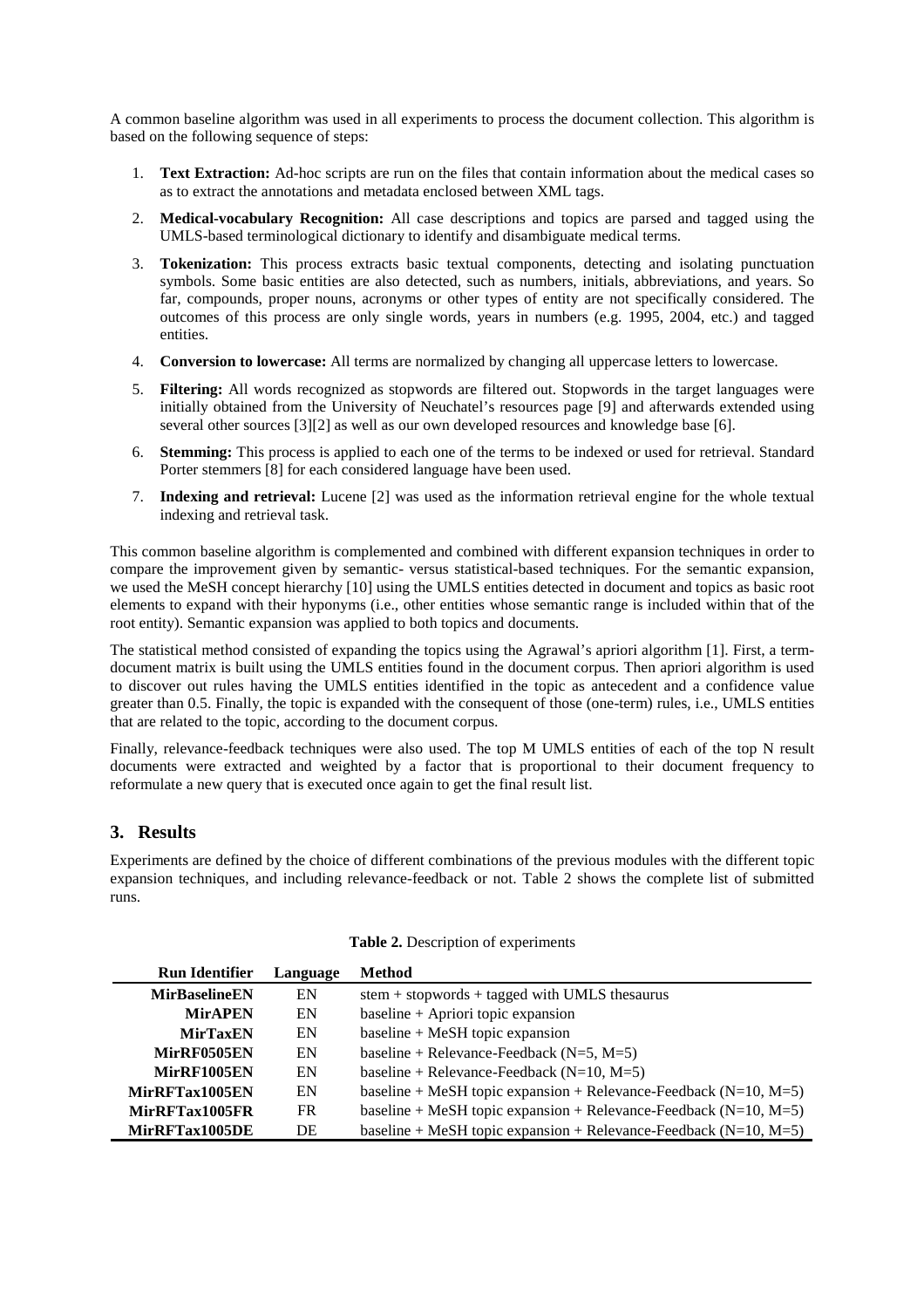Results are presented in the following table, which shows the run identifier, the number of relevant documents retrieved, the mean average precision (MAP), and the precision at 5, 10, 30 and 100 first results. The best results are highlighted in bold.

|                      | <b>RelRet</b> | MAP   | P5    | <b>P10</b> | <b>P30</b> | <b>P100</b> |
|----------------------|---------------|-------|-------|------------|------------|-------------|
| <b>MirBaselineEN</b> | 1861          | 0.266 | 0.507 | 0.467      | 0.390      | 0.258       |
| <b>MirAPEN</b>       | 1773          | 0.250 | 0.487 | 0.457      | 0.393      | 0.244       |
| <b>MirTaxEN</b>      | 1867          | 0.246 | 0.380 | 0.373      | 0.368      | 0.240       |
| MirRF0505EN          | 1372          | 0.105 | 0.280 | 0.243      | 0.241      | 0.153       |
| MirRFTax1005EN       | 1260          | 0.069 | 0.153 | 0.130      | 0.140      | 0.108       |
| MirRF1005EN          | 1248          | 0.071 | 0.220 | 0.160      | 0.149      | 0.1193      |
| MirRFTax1005DE       | 461           | 0.048 | 0.087 | 0.090      | 0.059      | 0.038       |
| MirRFTax1005FR       | 823           | 0.066 | 0.127 | 0.107      | 0.090      | 0.076       |

**Table 3.** Results of experiments

The highest MAP is obtained with the baseline experiment in English. Moreover, MAP values are similar in practice for experiments using topic expansion, and noticeably worse (0.105 against 0.266) in the case of relevance-feedback. This shows that no strategy for either topic expansion or specially relevance-feedback has proved to be useful.

As in previous participation, the value for early precisions (P5, P10) quickly decreases as more documents are considered for the calculation and therefore decreasing the final MAP value. This shows that, although the first results may be appropriate, we probably fail to filter non-relevant documents out of the result list, or perhaps to sort out relevant documents that are "more difficult" to find. Some effort will be invested to research on this issue.

# **4. Conclusions and Future Work**

A preliminary analysis of the results, given the low precision values obtained in the experiments that make use of the relevance-feedback methods, shows that the reranking algorithm used for combining the different result lists is likely to be the main reason for the disappointing results. However, this impression has to be confirmed with a more in-depth analysis. Another probable cause is the choice of the OR operator to combine the terms in the topic to build up the query. Due to time constraints to prepare this report, we were unable to repeat our experiments with the AND operator, but we think that MAP values should be significantly higher using this operator.

In addition, experiments using French and German languages get a very low precision. A possible explanation is that the process of entity unification (detection) for those languages is poor, due to the reduced coverage of the knowledge base. We will try to complete and expand the thesaurus for those languages with other available resources.

## **Acknowledgements**

This work has been partially supported by the Spanish R+D National Plan, by means of the project BRAVO (Multilingual and Multimodal Answers Advanced Search – Information Retrieval), TIN2007-67407-C03-03 and by Madrid R+D Regional Plan, by means of the project MAVIR (Enhancing the Access and the Visibility of Networked Multilingual Information for the Community of Madrid), S-0505/TIC/000267.

## **References**

- [1] Agrawal, Rakesh; Srikan, Ramakrishnan. Fast algorithms for mining association rules. In Proceedings of the International Conference on Very Large Data Bases, pp. 407-419, 1994.
- [2] Apache Lucene project. On line http://lucene.apache.org [Visited 10/08/2008].
- [3] CLEF 2005 Multilingual Information Retrieval resources page. On line http://www.computing.dcu.ie/  $\sim$ gjones/CLEF2005/Multi-8/ [Visited 10/08/2008].